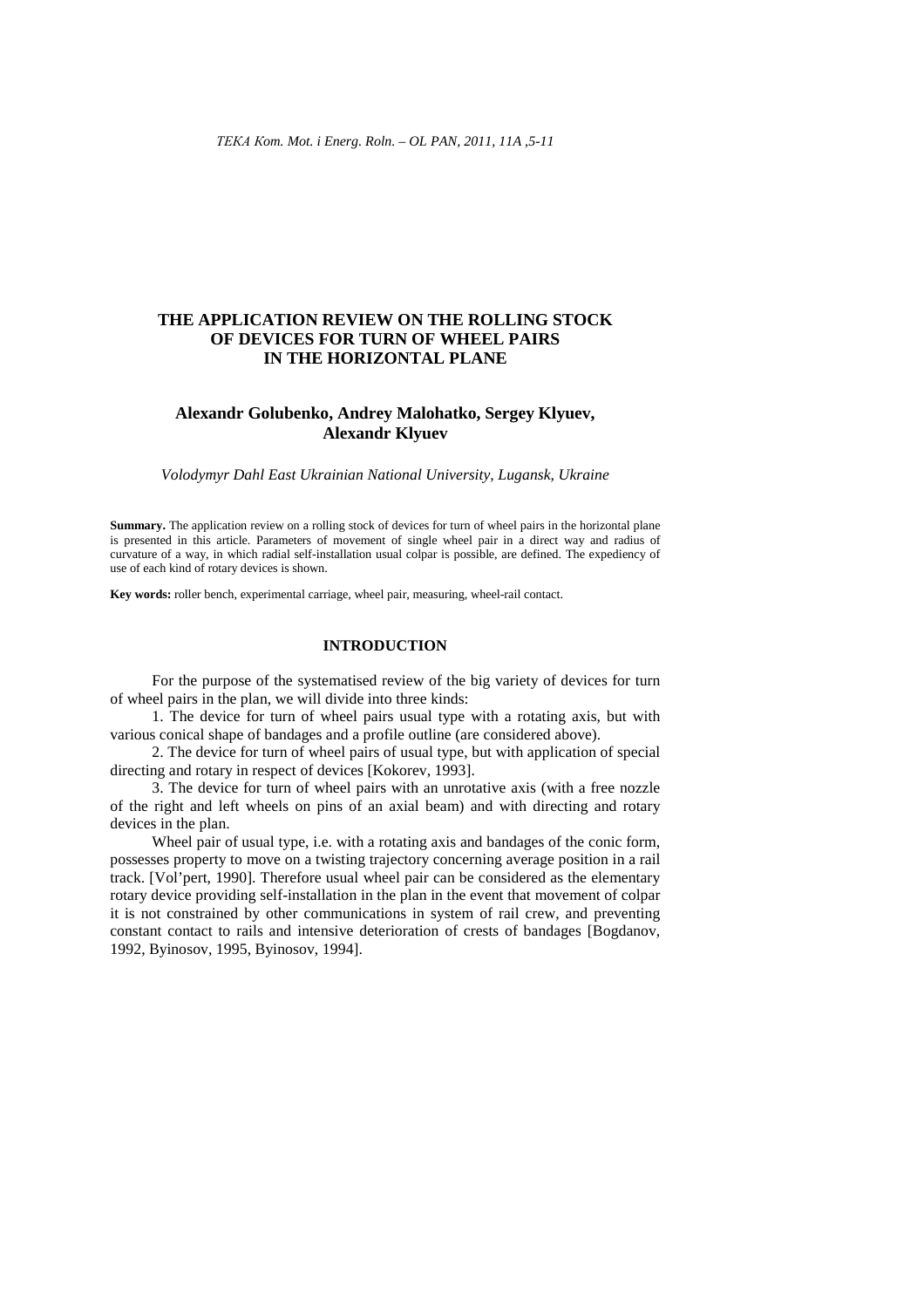## **THE FORMULATION OT THE TASK**

The increase in diameter of wheels leads to improvement of characteristics of fluctuations of wagging in a direct way (the length of a wave "L" grows and frequency of fluctuations f decreases), conditions of passage of curve sites (the radius of curvature *R*<sub>*kp*</sub> increases, see tab. 1) however worsen.

Usual wheel pair has a bias of bandages  $i = 1/20$ , high-speed electric trains on railway road "New - Tokaido" in Japan have a working profile with twice smaller bias i  $= 1/40$  for a high-speed domestic electric train "Neva express train" with constructional speed of 200 km/h a bias of a working profile of wheels is accepted still smaller  $i =$ 1/100 [Works ,1978]. It is made that frequency of fluctuations at speed of movement V  $= 200$  km/h would be less, than at  $V = 100 \div 120$  km/h at usual locomotives and cars.

The biaxial cart with crosswise cross-section communications (Sheffelja cart [Priests, 1979]) addressing on sites with a considerable quantity of curves, is equipped by bandages with conical shape  $0,2$ , i.e. with the big bias  $i=1/10$ .

According to the researches conducted by Golubenko's school [Golubenko, 1999] (see tab. 1), at i=1:10 wheel steams can self-center in a radial direction in curves R≥280 m and more that corresponds to all often meeting curve sites R. The constructive scheme of Sheffelja cart however worsens characteristics of twisting movement in a direct way (the length of a wave decreases, frequency of fluctuations grows).

| $\mathcal{N}$<br>N <sub>2</sub><br>$\Pi/\Pi$ | Initial data |           |                                          | Movement parametres in a direct way |      |                         |            |      | At what value of radius of<br>curvature of a way radial<br>installation колпары is<br>possible |                                |
|----------------------------------------------|--------------|-----------|------------------------------------------|-------------------------------------|------|-------------------------|------------|------|------------------------------------------------------------------------------------------------|--------------------------------|
|                                              | D, M         | $\dot{i}$ | $y_0, M \mid L, M \mid f[Tu]$            |                                     |      | $\beta_{\text{max}}$    | Δ          | R    | $y_{max}$                                                                                      | $R\kappa p \ge R$ [ <i>M</i> ] |
| 1                                            |              |           | $1.05$   $1:20$   $0.007$   $18.1$       |                                     | 1.53 | $\pm 0.00244(8.4)$      | $\pm 2.6$  | 1190 | 0.007                                                                                          | $R_{\kappa p} \geq 1190$       |
| $\overline{c}$                               |              |           | $1.25$   $1:20$   $0.007$   $19.8$       |                                     | 1.4  | $\pm 0.00222(7.6)$      | $\pm 2.37$ | 1420 | 0.007                                                                                          | $R_{\kappa p} \geq 1420$       |
| $\mathfrak{Z}$                               |              |           | $1,05$   $1:10$   0,007   12,8           |                                     | 2,16 | $\pm 0.00343$<br>(11.8) | $\pm 3.65$ | 800  | 0.015                                                                                          | $R_{\kappa p} \geq 280$        |
| $\overline{4}$                               |              |           | $1,25$   $1:10$   0,007   $13,95$   1,99 |                                     |      | $\pm 0.00244$<br>(10.8) | $\pm 3.36$ | 710  | 0.015                                                                                          | $R_{\kappa p} \geq 330$        |

Table 1. **Parameters of movement of single wheel pair in a direct way and radius of curvature of a way in which radial self-installation of usual colpar is possible** 

where:  $D$  - diameter of wheels;  $i - a \, bias$ ;  $L$  - length of a wave;

 $y_0$  - the greatest displacement of colpar in a direct way

βmax - the greatest corner of a deviation of colpar in the plan;

 $\Delta$  - longitudinal moving of axle boxes at  $\delta$  = 2134 mm;

R - curvature of a trajectory;  $R = (r^*lk)/2yi$ 

 $y$ max=y0 +  $\delta$  with the account of widening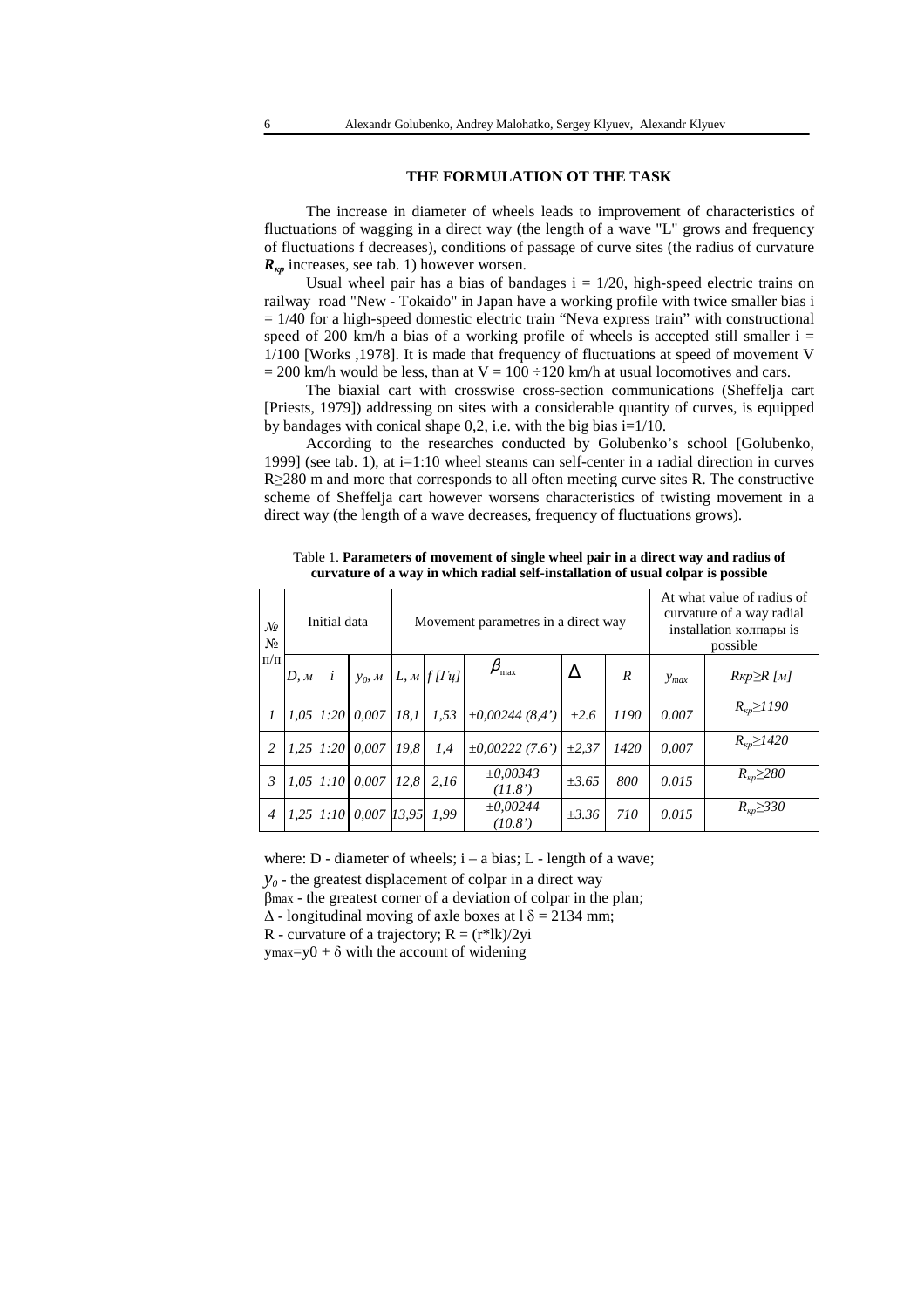A lot of attention was given and is given nowadays to researches for choice an optimum profile of a bandage [Golutvina, 1978, Gus'kova, 2000, Ivanov, 1974, Pan'kin, 1991, Kurasov, 1981, Stacenko, 2003], however this way of improvement of horizontal dynamics and reduction of deterioration of crests and as a whole bandages is not always effective, how in process of deterioration of bandages the initial (new) profile is deformed: dynamic qualities and obsolete characteristics, as a rule, worsen. To keep under operating conditions invariable a profile of a bandage at the expense of more frequent turnings not always expediently as it leads to price increase of repair of running gears. Deterioration of rails and as consequence the distortion of profile of rail heads leads also to instability of dynamic characteristics of a rolling stock [Byinosov, Stacenko 2002, Byinosov, Stacenko 2003].

Deep theoretical researches of system movement of crew with a rigid frame or bogie taking into account the elastic sliding of wheel pairs and limiting backlashes in axle equipment show that as a whole this system is unstable [Golubenko, 1999]. Operating experience shows that at speed of movement to 70 km/h in a direct way and in curves R≥1500 m bandages with a bias of a surface of driving 1:20 practically provide contactless movement of crests of bandages and their minimum deterioration; it does not occur at speeds above 70 km/h and in a curve way of [Golytvina, 1978]. It is almost impossible to fulfil requirements of good self-installation of usual wheel pairs in a direct way and in operational curves.

In conclusion of consideration of the elementary of "the rotary device", i.e. usual wheel pairs, it is necessary to tell what to counteract it and to carry out other direction of movement of usual wheel pair not so easily: for this purpose it is necessary to overcome a twisting moment created by forces of a friction between wheels and rails on a shoulder, equal to distance between planes of circles of driving of wheel pair  $\text{lk} =$ 1,58m:

Thus, the device of radial installation of wheel pairs of usual type, at all its simplicity, absence of feedback is automatic, creating twisting periodic movement in a rail track, but not steady and rather powerful.

Passing to consideration of rotary devices of the second kind we will tell that they are systems, in which simultaneously operate (and two independent rotary devices confront): wheel pair of usual type and the directing device which should overcome action of the first.

In this sense application of wheel pairs with an unrotative axis in the presence of a directing rail is the most radical decision of questions of horizontal dynamics as in this case the trajectory of movement of wheel pair does not depend neither on a bandage profile, nor from a difference of diameters of wheels of wheel pair. Therefore lateral static pressure upon a directing rail in curve sites of a way can be received equal to zero; it can arise only in transitive curves from inertial forces, the gyroscopic moment and damping efforts at turn of wheel pair in an input and an exit from curve sites of a way.

Passing to consideration of rotary directing devices of the third kind, i.e. with wheel steams with an unrotative axis, it is necessary to tell that they on a rolling stock of railway transport are not applied, however they are the basis for engines of all modern cars and other wheel transport cars [Boronenko, Orlova ,2006, Kaley, Semyuels, 2003].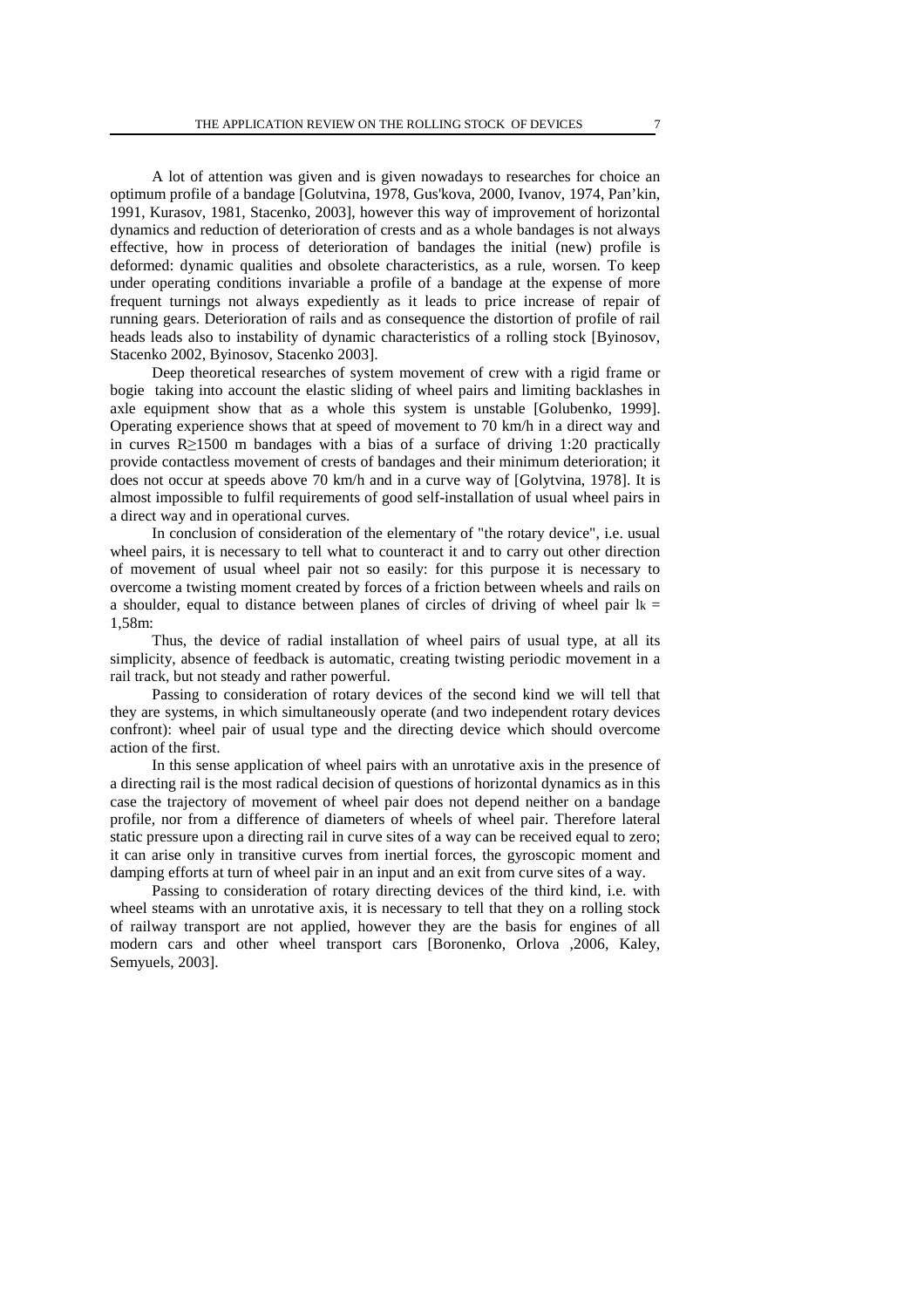Operational tests within a year of eight-whelled electrosection with skilled biaxial cart of type K - 68 with differential on a driving axis and an unrotative axis on a supporting axis have shown the following:

a) The Car has been less subject to cross-section fluctuations at low and high speeds of movement; amplitudes of fluctuations of wagging have decreased on 60 - 80 %, lateral pressure upon rails – for 50 %.

b) Sinusoidal fluctuations of wagging of wheel pair have been completely eliminated, the tendency to preservation of constant contact is observed between one of crests and a lateral surface of a rail.

c) It has not been noted the essential reduction of intensity of deterioration of wheel pairs bandages of new design in comparison with the usual.

d) The size of resistance to movement in curves has decreased on 20 % the electric power expense in curves has decreased on 10÷15 %.

Results of researches of the cart  $K - 68$  in Japan show that advantages from application of wheel pairs with independent rotation of the right and left wheels (with an unrotative axis) can be received considerably more if we will apply directing device to 1st wheel pair of the cart and to provide contactless movement of bandages crests [Kobayashi, 2000]. Besides, differential, as the knot that is not peculiar for locomotive building factories, it is expedient to replace with a separate drive of the right and left wheels of wheel pair from two feasibility reports through two traction reducers. In this case each wheel with the drive rotates irrespective of other wheel.

## **THE DECISION OF THE TASK**

Recently in patent materials appear more often the messages on patents for rotary devices separate wheel gift in carts and as a whole carts concerning a body in the plan with application of systems of automatic stabilisation of position wheel gift or frames of the cart concerning a rail track.

The considerable quantity of patents is protected by constructive schemes for realisation of turn in respect of wheel pairs of railway crew; however does not make a reservation thus, what type of wheel pairs is expedient for using. At the same time, as it follows from the aforesaid, the type of wheel pairs has the most direct relation to the scheme of the rotary device.

#### **CONCLUSIONS**

In conclusion of the review of rotary devices we will consider properties, best of them (3 kinds (fig. 1,2,3)):

a) The Minimum twisting moment for overcoming of forces of a friction, inertial and returning forces is required for turn in a horizontal plane (in the plan) wheel pair with an unrotative axis, therefore rotary devices of the third kind are the most expedient for using on a rolling stock of railways.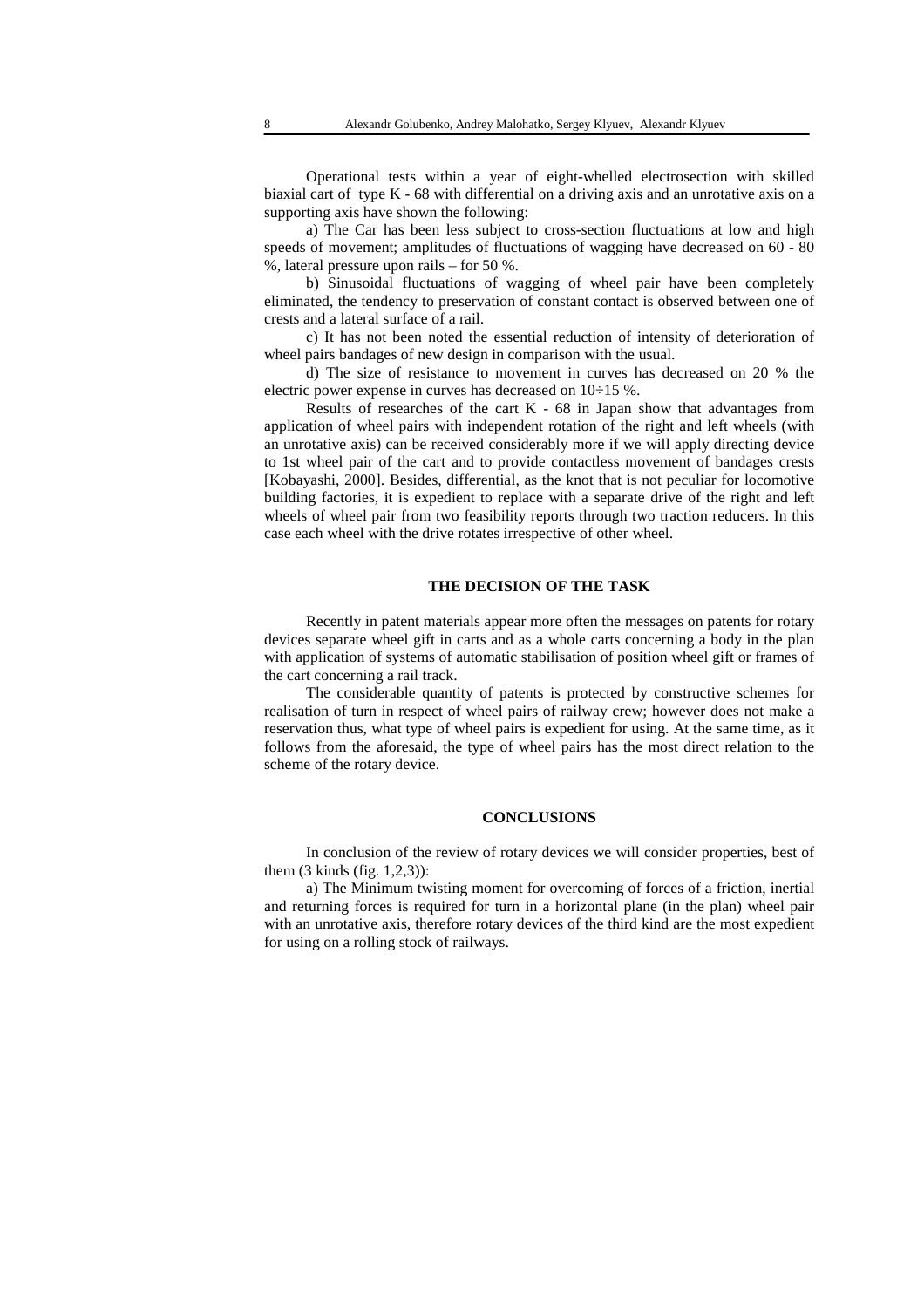



Fig. 2 Application of feasibility reports on each wheel Fig. 3 Mechanical selfinstallation

b) Wheel steams with unrotative axes cannot be used without directing rotary devices or a compulsory steering with a drive from watching system (depending on size of a lateral backlash of wheel pair in a rail track).

c) Application for a rolling stock of railways of wheel pairs with an unrotative axis and with the rotary device is the complex action allowing considerably to improve horizontal dynamics in a direct way and in curve sites to receive economy traction and energy expenses at the expense of reduction of resistance to movement of rail crews in a direct way and especially in curves, to provide economy of metal and means at the expense of considerable decrease of intensity of bandages and rails deterioration, to raise durability of all elements of a design of wheel-motor blocks at the expense of division of a drive of the right and left wheels of wheel pair and realization thus statically - the definable scheme of a traction drive on locomotives.

d) The directing complete set consisting of wheel pair with an unrotative axis also drove with a directing roller, in the dynamic relation the deviation of a directing roller "∆" - an entrance signal is nonperiodic link in which the cross-section deviation "y" wheel pair in a rail track from average position is in target parameter. Therefore the deviation of wheel pair at absolutely rigid rails and drive cannot be on size more =  $1.5 \div$ 2 mm, and transient of cross-section moving of wheel pair in a track after moving of a directing roller is nonperiodic, i.e. is made without hesitation. The constant of time of this link is equal to the relation of length drove to linear speed of movement. This directing device is recommended to be used for cargo locomotives.

e) The ideal rotary device for wheel pairs with unrotative axes is the contactless system of automatic control of turn in respect of directing wheels of the cart (fig. 4). In this case the electric drive of the rotary device operates from the strengthened electric signal proportional to the sum of signals: a cross-section deviation of wheel pair in a rail track, "y" its the first and the second derivatives. At all advantages of this system, its lack consists in necessity of application of the difficult electronic equipment. This system of automatic stabilization of a lateral backlash of wheel pairs in a rail track is recommended for use on high-speed passenger transport with constructional speed more than 200 km/h.

$$
R = \frac{rl_k}{2yi} \tag{1}
$$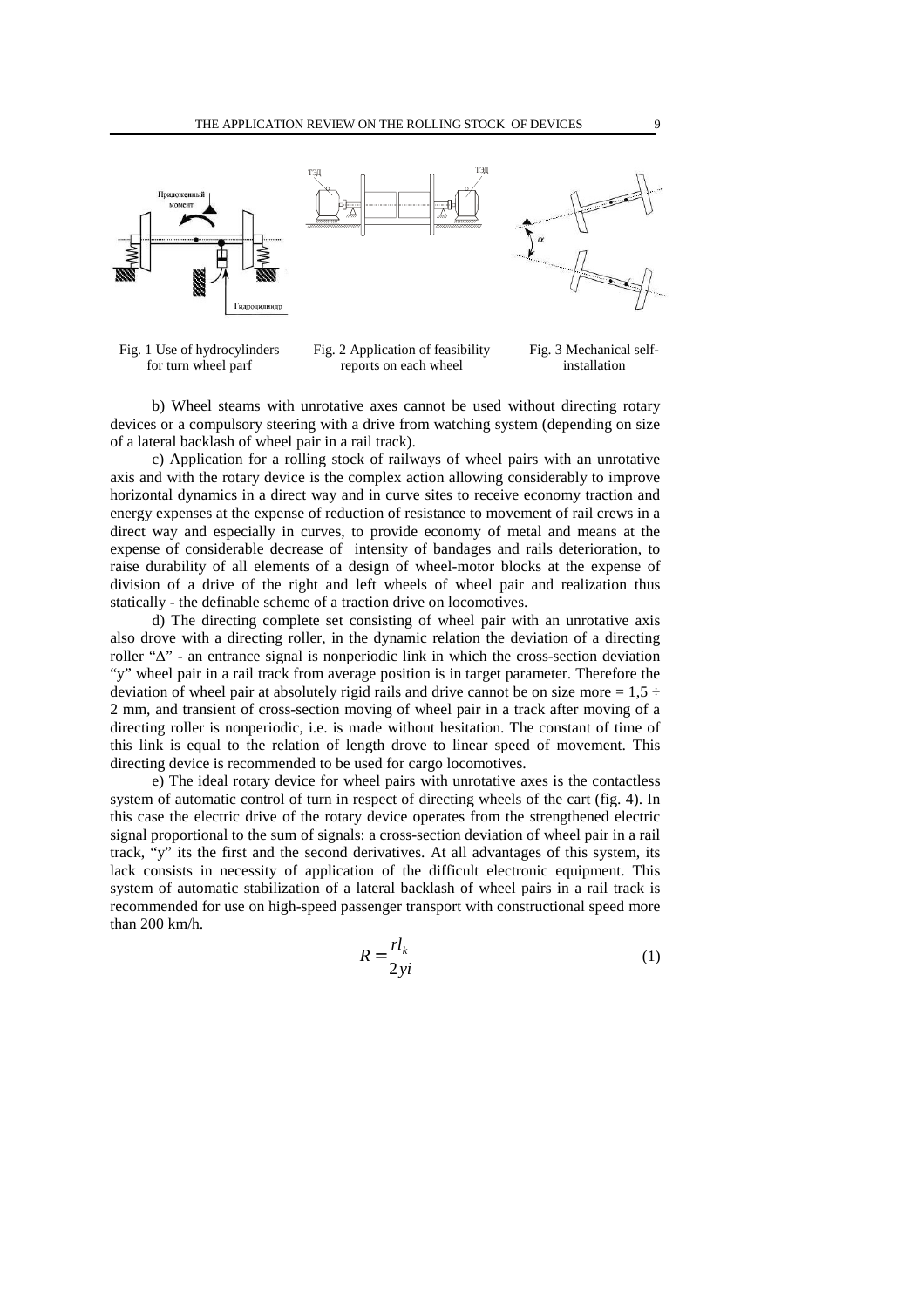where: r - nominal radius of right and left wheels of wheelpair;; lk - distance between the planes of circles of rolling; y - current transversal displacement of wheelpair is in railway track; i – slope of working surface of bracer.



Fig. 4. Contactless system of automatic control of wheel pairs turn

In conclusion of the review of rotary devices of wheel pairs it is necessary to note the greatest expediency on railway transport of the devices of the third kind, with the automatic electric drive of turn which can be used on a rolling stock of high-speed service.

### **REFERENCES**

- 1. Kokorev A.I., Berezin V.V.б 1993.: Locomotives need a device with the radial setting of wheelpairs // Locomotive. -  $\mathbb{N}^{\circ}$  2. - p .39 – 40.
- 2. Vol'pert A.G., 1990.: Influence of construction of workings parts and external on the resource of bracers of wheels of locomotives environments on a rental // Announcer VNIIZHta. -№ 3. - 23 - 26.
- 3. Bogdanov V.M., 1992,: Decline of intensity of wear of combs of wheels and lateral wear of rails of // the Railway transport. -  $\mathbb{N}$  12. -S. 30 - 34.
- 4. Buynosov A.P., 1995.: Influence of external on the wear of bracers environments // Locomotive. -  $N_21$ . p. 33 – 34.
- 5. Buynosov A.P., 1994.: Wear of bracers and rails: reasons and possibilities of reduction of // are the Railway transport. -  $\mathcal{N}$  10. –p. 39 – 41
- 6. Works CNII MPS, 1978.: Co-operation of way and mobile composition at high-rate of motion and enhanceable axleloadings., publ. "Transport", M.,. vyp. 592
- 7. Priests A.V., 1979.: Development is a construction of carriage light carts. Expressinformation of VINITI. Industrial transport №40, M., UDK 629.4.027.2, 459.
- 8. Golubenko A.L., 1999.: Tripping of wheel with a rail: Monograph. Publ. 2th, pererab. and dop. it is Lugansk : Izd-vo of Vostochnoukr. gos. un-that,. – 476p
- 9. Golutvina T.K., 1978.: About the type of bracers of wheelpairs of hauling mobile composition of // Vestn. Vsesoyuz. N.-i. in-that r/w transport.-.-  $N_2$ 3.- p. 31-35.
- 10. Gus'kova M.V., Ruban V.M, 2000.: Announcer of the Rostov state university of ways of report. №2, p. 32-35.. Parameters constructions of mobile composition and way, influencing on podrez of combs of bracers of wheelpairs of locomotives.
- 11. Ivanov V.N and other, 1974.: Construction and dynamics of diesel engine. A publ. is "Transport", M.